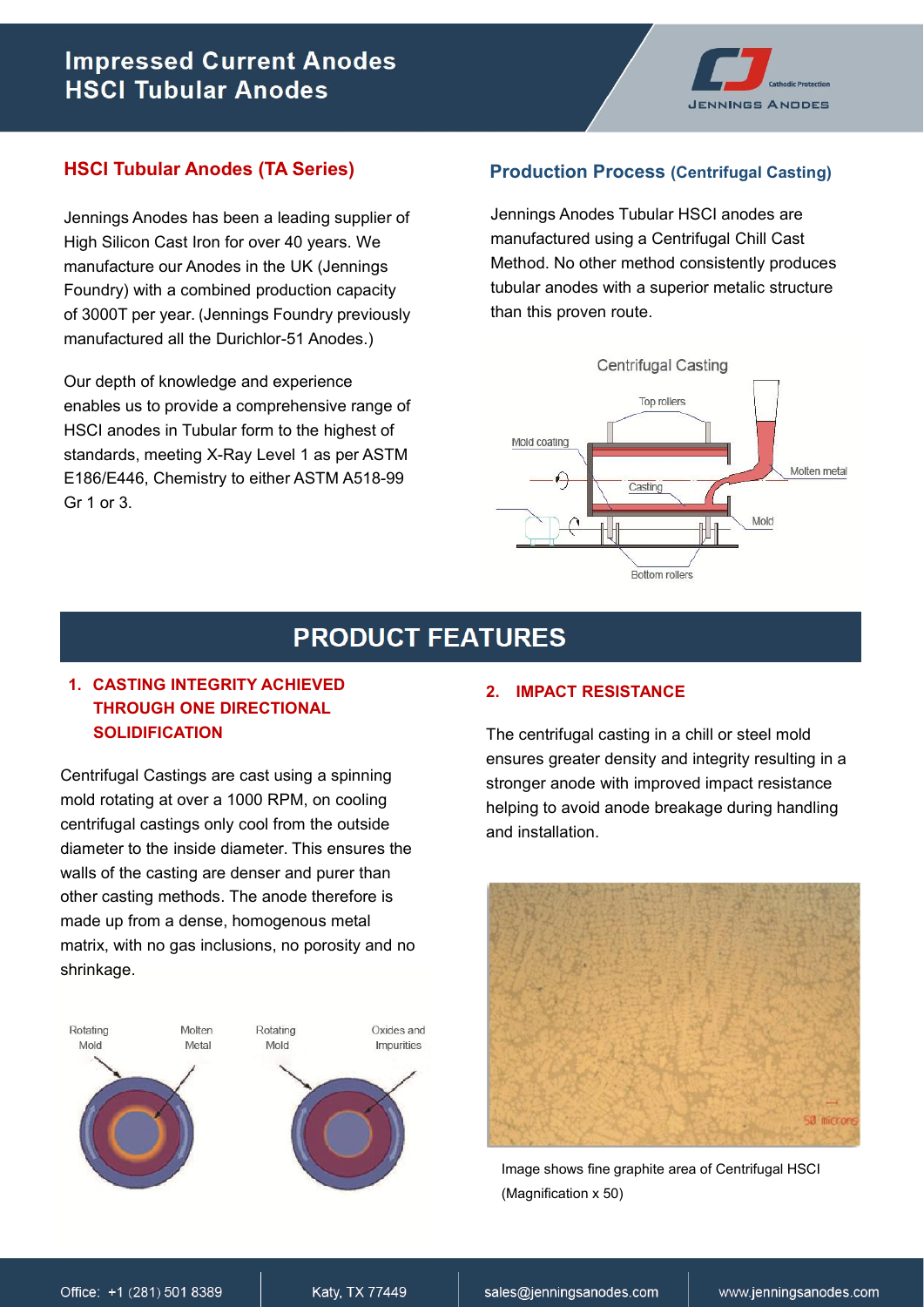

#### **3. A LOW CONSUMPTION RATE**

A stippled effect outer surface leads to a large surface area in comparison to anode weight thus reducing the anode current density, giving 30% more amp-years than conventional stick anodes.

#### **5. LOW CABLE CONNECTOR RESISTANCE**

A low resistivity (Less than 0.001 Ohms) Zinc Wedge-lock center connection ensures a balanced spread of current throughout the length of the anode, extending the life of the anode and resulting in a reliable current discharge to the surrounding environment.

The connection is resin encapsulated using a high-quality Epoxy Resin to ensure eradication of moisture ingress.

### **APPLICATIONS**

High silicon cast iron anodes are used for a variety of impressed current cathodic protection (ICCP) applications including:

- Deep well systems
- Shallow installations
- Grounding cells
- Offshore structure systems
- Vertical and Horizontal well
- Long Distance transmission pipelines

#### **4. LONGER LIFE EXPECTANCY**

Excellent performance proven by 3rd Party Accelerated Corrosion Testing. (Presentation NACE 2018 Mr C.D. Jennings - MSL Report). Appendix Ref 1.

#### **6. EASE OF CONNECTION**

A unique cable connection device can be provided for easy and efficient installation, (200 pcs can be connected by 2 people in less than 8 Hours)



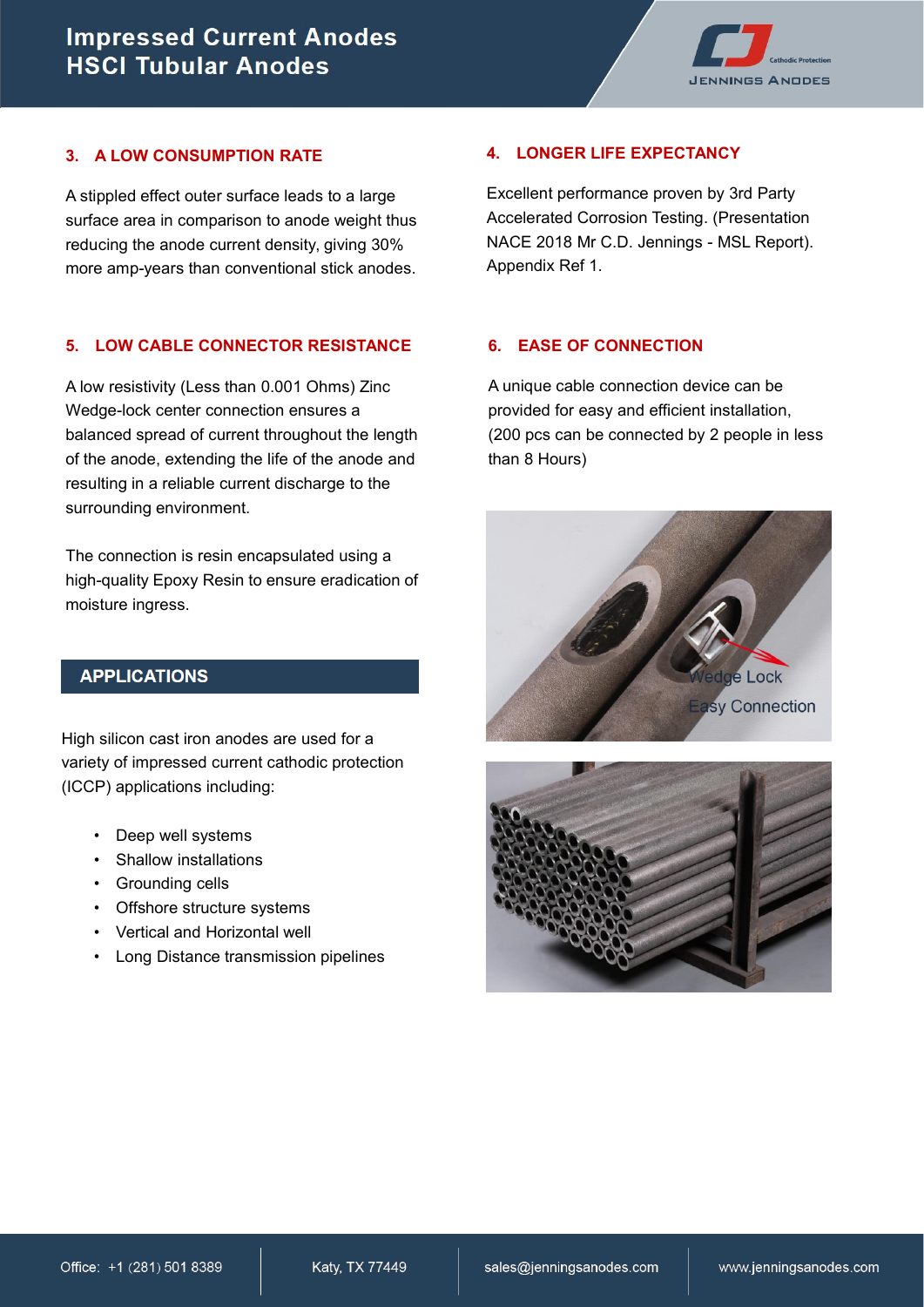

## **CHEMICAL COMPOSITION**

|                | <b>ASTM A518 / A518M</b> |                    |                     |  |
|----------------|--------------------------|--------------------|---------------------|--|
| <b>Element</b> | Grade 1 (Si-Fe)          | Grade 3 (Si-Fe-Cr) | <b>BS 1591 1975</b> |  |
| Carbon         | $0.65 - 1.10%$           | $0.70 - 1.10%$     | 1.40% Max.          |  |
| Manganese      | 1.50% Max.               | 1.50% Max.         | 0.50% Max.          |  |
| Silicon        | 14.20~14.75%             | 14.20~14.75%       | 14.25~15.25%        |  |
| Chromium       | 0.50% Max.               | $3.25 - 5.00\%$    | 0.50% Max.          |  |
| Molybdenum     | 0.50% Max.               | 0.20% Max.         |                     |  |
| Copper         | $0.50\%$ Max.            | 0.50% Max.         |                     |  |
| Sulphur        |                          |                    | 0.10% Max.          |  |
| Phosphorus     |                          |                    | $0.25\%$ Max.       |  |
| Iron           | Remainder                | Remainder          | Remainder           |  |

## **ELECTROCHEMICAL PROPERTIES**

| <b>Element</b>     | <b>ASTM A518 / A518M</b><br>Grade 1 (Si-Fe) | <b>ASTM A518 / A518M</b><br>Grade 3 (Si-Fe-Cr) | <b>BS 1591 1975</b>                                        |  |
|--------------------|---------------------------------------------|------------------------------------------------|------------------------------------------------------------|--|
| Soil / Fresh Water | 2.0- 5.0 A/m <sup>2</sup>                   | $0.1 - 0.5$ kg/ A-y                            |                                                            |  |
|                    | $0.2 - 0.5$ A/ft <sup>2</sup>               | Avoid:<br>Dry Soils                            |                                                            |  |
| Carbon Backfill    | $5.0 - 10$ A/m <sup>2</sup>                 | $0.05 - 0.3$ kg/A-y                            | High pH Value<br><b>High Sulfate</b>                       |  |
|                    | $0.5 - 1.0$ A/ft <sup>2</sup>               | $0.1 - 0.7$ lbs/A-y                            | <b>Consider during</b><br>design:                          |  |
| Seawater           | 10 - 50 A/m <sup>2</sup>                    | $0.3 - 0.5$ kg/ A-y                            | <b>Brittle Chrome Alloy</b><br><b>Chloride Environment</b> |  |
|                    | 1.0 - 5.0 $\text{A/ft}^2$                   | $0.7 - 1.0$ lbs/A-y                            |                                                            |  |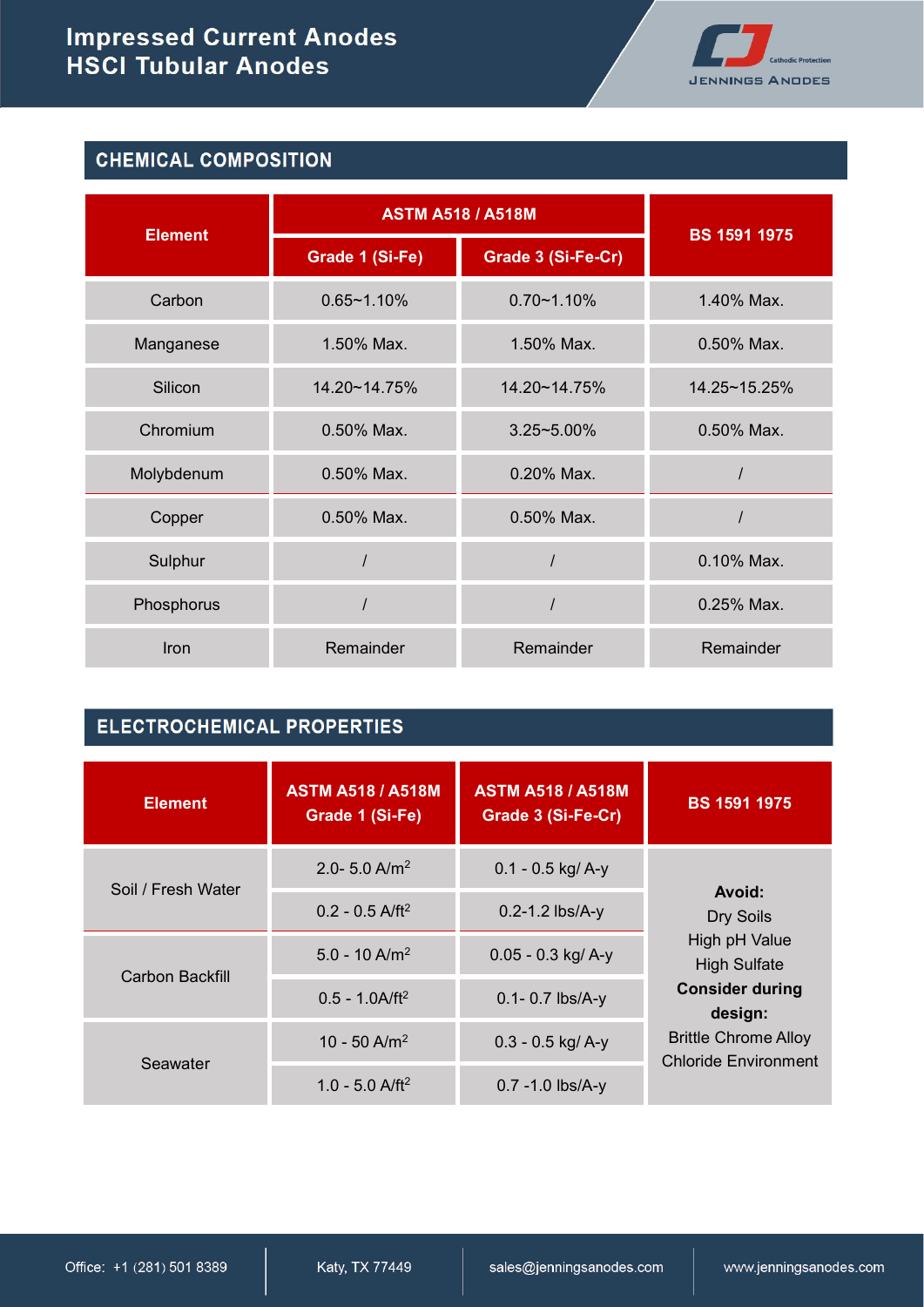

### **PRODUCT SPECIFICATION - TA SERIES**

| <b>Anode Model</b> | <b>Anode Weight</b>  | <b>Diameter</b>     | <b>Overall Length</b> | <b>Surface Area</b>                |
|--------------------|----------------------|---------------------|-----------------------|------------------------------------|
| JA - 60 - TA2S     | 32.80lbs (14.90kg)   | $\Phi$ 2.28" (58mm) |                       | $3.0$ sq.ft. (0.28m <sup>2</sup> ) |
| JA - 60 - TA3S     | 44.90 lbs (20.40 kg) | $\Phi$ 2.80" (71mm) |                       | $3.6$ sq.ft. (0.34m <sup>2</sup> ) |
| JA - 60 - TA4S     | 61.70lbs (28.00kg)   | $\Phi$ 3.80" (97mm) | 60" (1524mm)          | 5.0sq.ft. $(0.46m^2)$              |
| JA - 60 - TA5AS    | 124.90lbs (56.70kg)  | Ф4.80" (122mm)      |                       | $6.3$ sq.ft. (0.59m <sup>2</sup> ) |

| <b>Anode Model</b> | <b>Anode Weight</b> | <b>Diameter</b>      | <b>Overall Length</b> | <b>Surface Area</b>      |
|--------------------|---------------------|----------------------|-----------------------|--------------------------|
| JA - 84 - TA2      | 46.30lbs (20.90kg)  | $\Phi$ 2.28" (58mm)  |                       | 4.2sq.ft. $(0.39m^2)$    |
| JA - 84 - TA3      | 63.05lbs (28.60kg)  | $\Phi$ 2.80" (71mm)  |                       | 5.1sq.ft. $(0.48m^2)$    |
| JA - 84 - TA4      | 86.00lbs (39.20kg)  | $\Phi$ 3.80" (97mm)  | 84" (2133mm)          | 6.9sq.ft. $(0.64m^2)$    |
| JA - 84 - TA5A     | 175.00lbs (79.50kg) | $\Phi$ 4.80" (122mm) |                       | $8.8$ sq.ft. $(0.82m^2)$ |

• All weights and dimensions are nominal and subject to variation in material compositions and our foundry tolerance.

• Above standard sizes are available at Jennings Anodes warehouse. Other configurations are available upon request.

#### **Anode Configuration**

Jennings Anodes TAAnodes can be supplied bare, with a specified cable center connected. Cable can be either in a single length or tubular anodes can be connected in a string formation. Anode can also be supplied cable connected and pre-packed in galvanized steel canisters.

#### **Ordering Information**

- Anode Model
- Anode Configuration
- Quantity
- Delivery Address (Estimated Shipping Cost)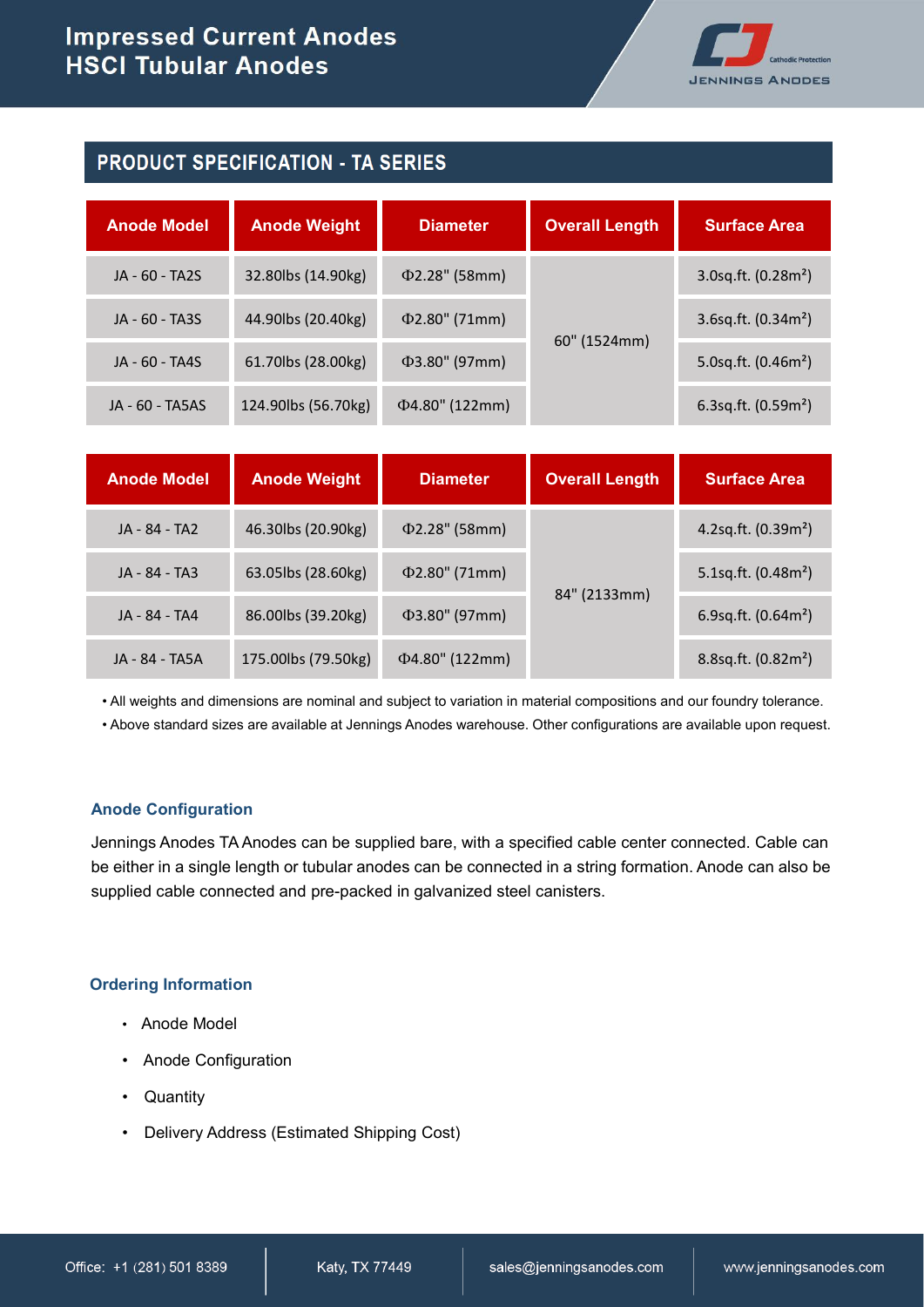

## **QUALITY ASSURANCE & TESTING**

Quality Assurance and Quality Control procedures are employed and strictly implemented to guarantee the performance of the anodes. Chemical integrity is ensured by pre and post castings sampling. All Anodes are individually stamped for full traceability and identification. Full test reports are enclosed with the customer's shipping documents.

| <b>Testing</b>                 | <b>Chemical</b><br><b>Composition</b>                                                                                         | <b>Physical Appearance</b>                                                                                                                                                                                                                                                                                                              |  |  |  |
|--------------------------------|-------------------------------------------------------------------------------------------------------------------------------|-----------------------------------------------------------------------------------------------------------------------------------------------------------------------------------------------------------------------------------------------------------------------------------------------------------------------------------------|--|--|--|
| <b>Standards &amp; Methods</b> | ISO 9001 Quality Management System and Foundry Internal Standards for<br><b>HSCI Tubular Anodes</b><br>ASTM E350<br>ASTM E350 |                                                                                                                                                                                                                                                                                                                                         |  |  |  |
| <b>Items</b>                   | <b>Chemical Analysis</b>                                                                                                      | Anode Surface, Finish and Appearance (oxide slag,<br>internal shrinkage, gas porosity, crack, non-metallic<br>inclusions), Size, Weight; Pulling Tension of cable<br>connection, Epoxy Resin Sealing, Cable Type and length,<br>Resistance (Cable and Anode), Drop Impact test<br>etc. Transverse Bend Test are available upon request. |  |  |  |
| <b>Equipment &amp; Devices</b> | <b>Optical Emission</b><br>Spectrometer Labspark<br>750A, Thermoscientific<br>Niton XL2-980                                   | Visual Inspection, Calipers, Tap Measure, Scale, Tensile<br>Tester etc                                                                                                                                                                                                                                                                  |  |  |  |

### **PACKING**

Jennings Anodes has strict packing standards to guarantee delivery. Clear shipping marks make it easier for acceptance of the order.